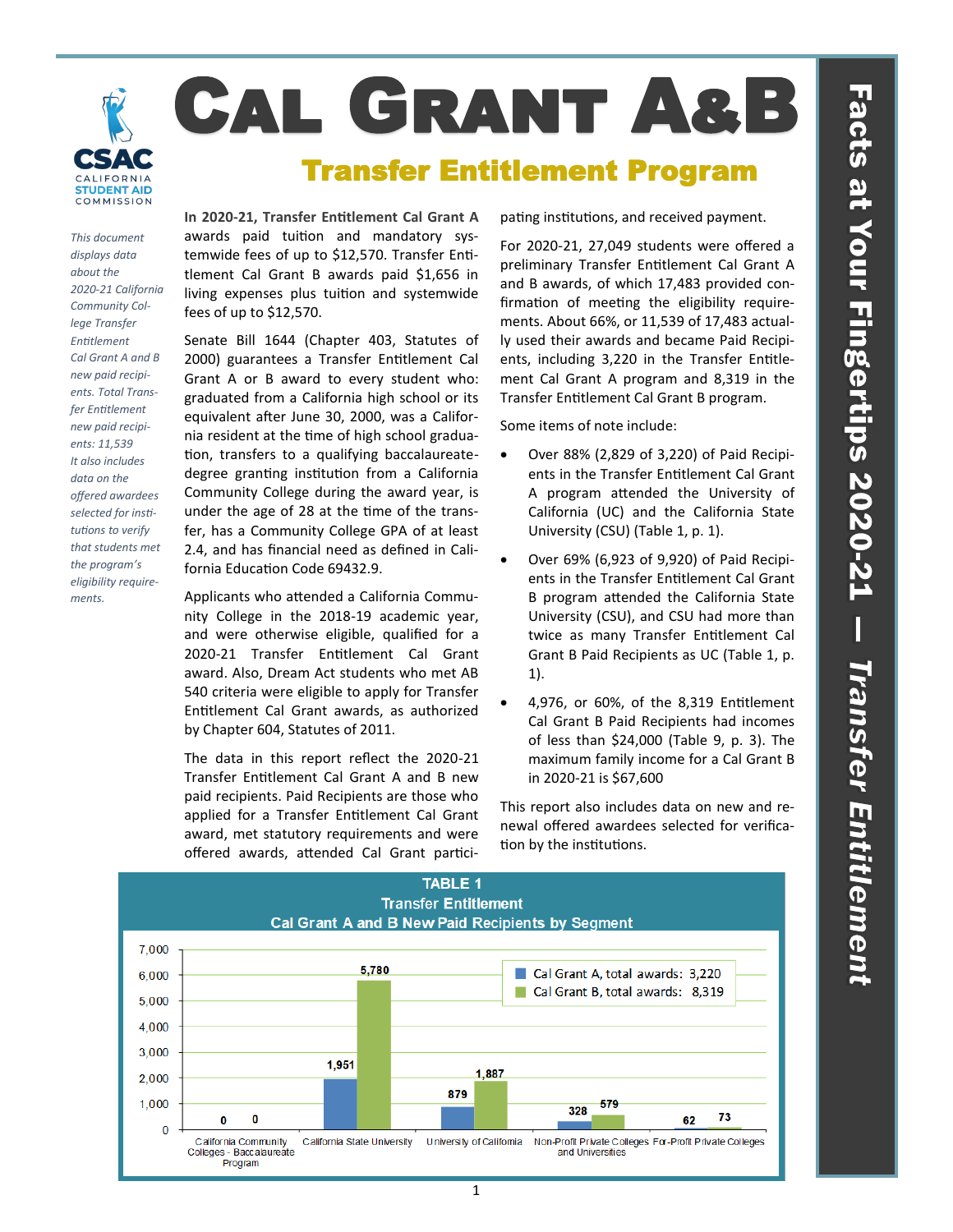# A Entitlement Cal Grant

**Cal Grant A** awards provide for full systemwide fees at the California State University (\$5,742) and the University of California (\$12,570), as well as tuition support at independent four-year California colleges and universities (\$9,084), private forprofit institutions accredited by the Western Association of Schools and Colleges (\$8,056), and private career colleges (\$4,000). The following charts include data on Transfer Entitlement Cal Grant A new paid recipients by: school segment, GPA, income, and age.



### **TABLE 3 Cal Grant A** Average Parental Assets by Segment\* **Assets School Segment** \$6,469 University of California Califomia State University \$3.932 Non-Profit Private Colleges and Universities \$4,934 For-Profit Private Colleges \$2,510 \* Assets do not include the primary residence or retirement

plans; 96 percent of new paid recipients are dependent.







Some items of note on Cal Grant A include:

- Out of 3,220 Transfer Entitlement Cal Grant A recipients in 2020-21, 3,121 (97%) were under 24 years of age, compared to 53% of Cal Grant B recipients (Table 2, p. 2; Table 6, p. 3). As a result, 3% of Cal Grant A recipients were independent compared to 52% of Cal Grant B recipients (Table 3, p. 2; Table 7a, p. 3).
- 74% of Cal Grant A recipients had a community college GPA of at least 3.0, compare to 65% of Cal Grant B recipients (Table 4, p. 2; Table 8, p. 3). This is despite the fact that the GPA requirement is the same for A and B for Transfer Entitlement applicants: 2.40.

# Facts at Your Fingertips 2020-21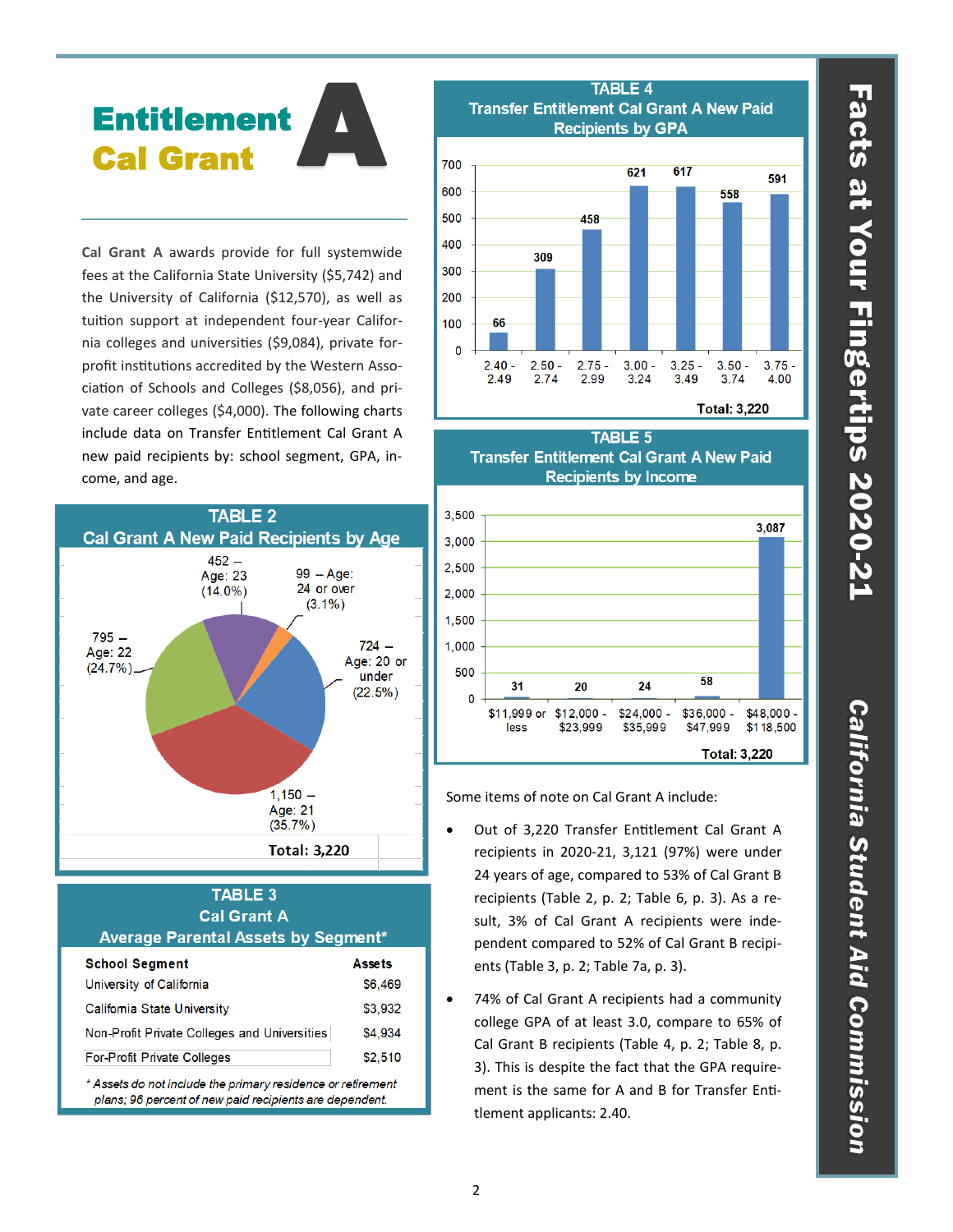# B **Entitlement** Cal Grant

**Cal Grant B** awards provide up to \$1,656 for books and living expenses in addition to helping pay for tuition and fees at public and independent four-year colleges or other qualifying schools at the same level as the Cal Grant A award. The following charts include data on Transfer Entitlement Cal Grant A new paid recipients by: school segment, GPA, income, and age.



Some items of note on Cal Grant B include:

- Out of 8,319 Transfer Entitlement Cal Grant B recipients in 2020-21, 4,371 (52%) were under 24 years of age, compared to 97% of Cal Grant A recipients (Table 6, p. 3; Table 2, p. 2). As a result, 52% of Cal Grant B recipients were independent compared to 4% of Cal Grant A recipients (Table 7a, p. 3; Table 3, p. 2).
- 65% of Cal Grant B recipients had a community college GPA of at least 3.0, compared to 75% of Cal Grant A recipients (Table 8, p. 3; Table 4, p. 2). This is despite the fact that the GPA requirement is the same for A and B for Transfer Entitlement applicants: 2.40.
- 4,976 of 8,319 (60%) Cal Grant B recipients had a family income below \$24,000.

# **TABLE 7a Cal Grant B**

| AVEI AUG FAI CHIAI ASSEIS DY OCUITEIII       |               |  |  |
|----------------------------------------------|---------------|--|--|
| <b>School Segment</b>                        | <b>Assets</b> |  |  |
| University of California                     | \$2.467       |  |  |
| <b>Califomia State University</b>            | \$919         |  |  |
| Non-Profit Private Colleges and Universities | \$1.767       |  |  |
| For-Profit Private Colleges                  | \$468         |  |  |

### **TABLE 7b Cal Grant B Average Student Assets by Segment School Segment Assets** University of California \$445 \$238 **Califomia State University** Non-Profit Private Colleges and Universities \$345 For-Profit Private Colleges \$98



TABLE 9 **Transfer Entitlement Cal Grant B New Paid Recipients by Income** 



# Facts at Your Fingertips 2020-21

California Student Aid Commission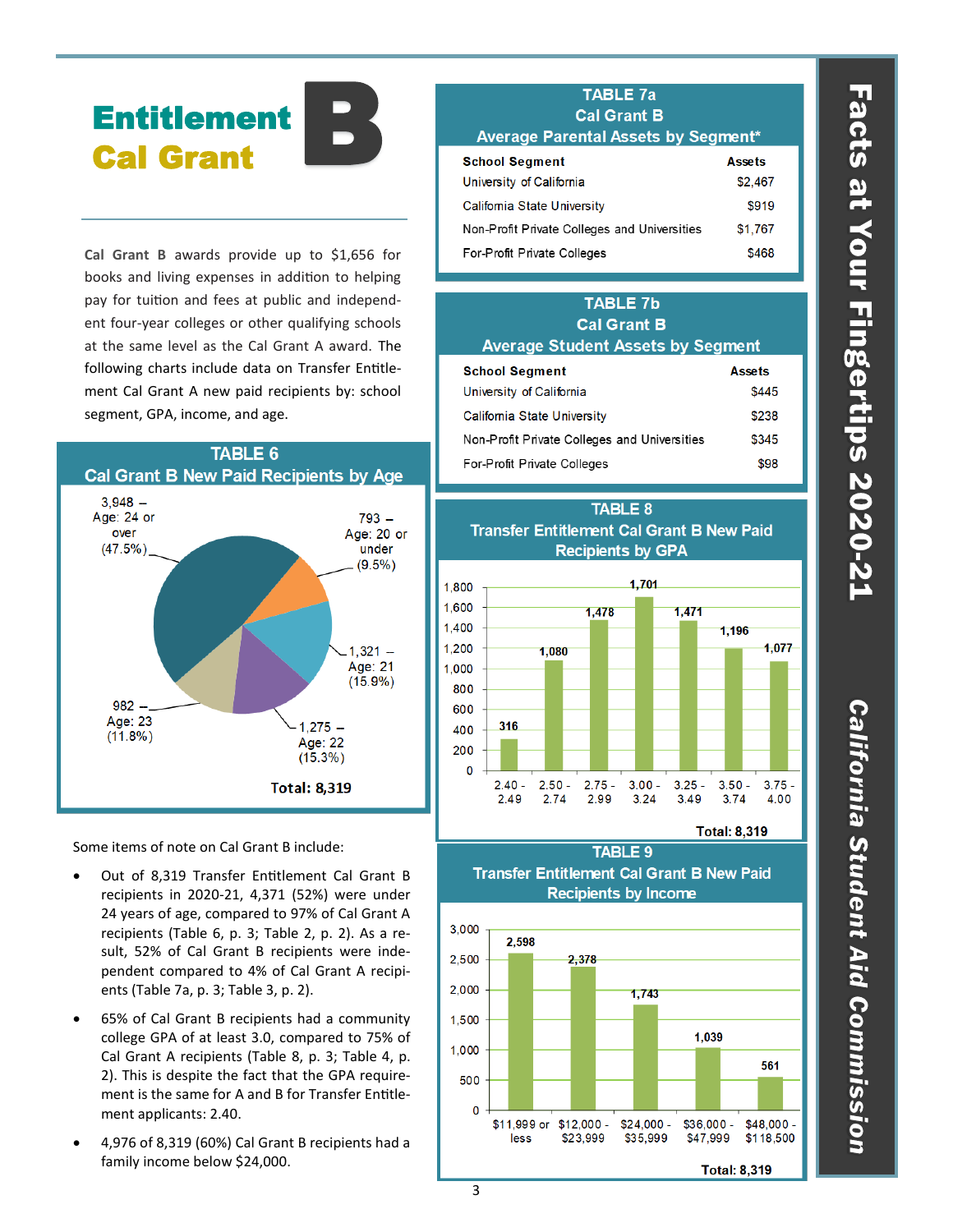# About the New Paid **Recipients**



### **TABLE 11 Typical New Paid Recipient** Age Income **GPA** Family Size **Cal Grant A** \$76,153 21  $3.30$  $4.1$ **Cal Grant B** \$21,519  $2.5$ 23  $3.20$ All (Cal Grant A & B) 23 \$36,765  $3.23$  $3.0$





# About the Applicants

**Applicants must meet multiple criteria to qualify.** Submitting both the Free Application for Federal Student Aid (FAFSA) or the California Dream Act Application and the Cal Grant GPA Verification Form is the first step for students to be considered for a Transfer Entitlement Cal Grant award. For the 2020-21 award year, 27,049 met this first step and were sent a Preliminary Award letter along with a Transfer Entitlement Cal Grant Certification Form that they had to complete and return. The form included the following information:

- the month and year the student graduated from high school,
- the name of the high school and the city where it is located,
- the date the student became a resident of California,
- the name of the California Community College from which the student would be transferring during the 2020-21 award year, and
- the name of the school to which the student would be transferring during the 2020-21 award year.

Of the 27,049 applicants who received a Transfer Entitlement Cal Grant Certification Form, 17,783 returned the form. Of those 17,783 who returned the form, 11,933 met the qualifications for the Transfer Entitlement Cal Grant. 1,444 or 12.1 percent of the 11,933 were randomly selected for institutions to verify that they met the program's eligibility requirements.



COMMISSION

California Student Aid Commission P.O. Box 419026 Rancho Cordova, CA 95741-9026 *www.csac.ca.gov* 

The California Student Aid Commission is the state principal agency responsible for administering financial aid programs for students attending public and private universities, colleges, and vocational schools in California. The financial aid programs include the Cal Grant program, the Chafee Grant Program and several targeted state scholarship and loan assumption programs. The Commission also administers financial aid awareness and outreach programs, such as CalSOAP and Cash for College, in collaboration with business, private industry and communitybased organizations.